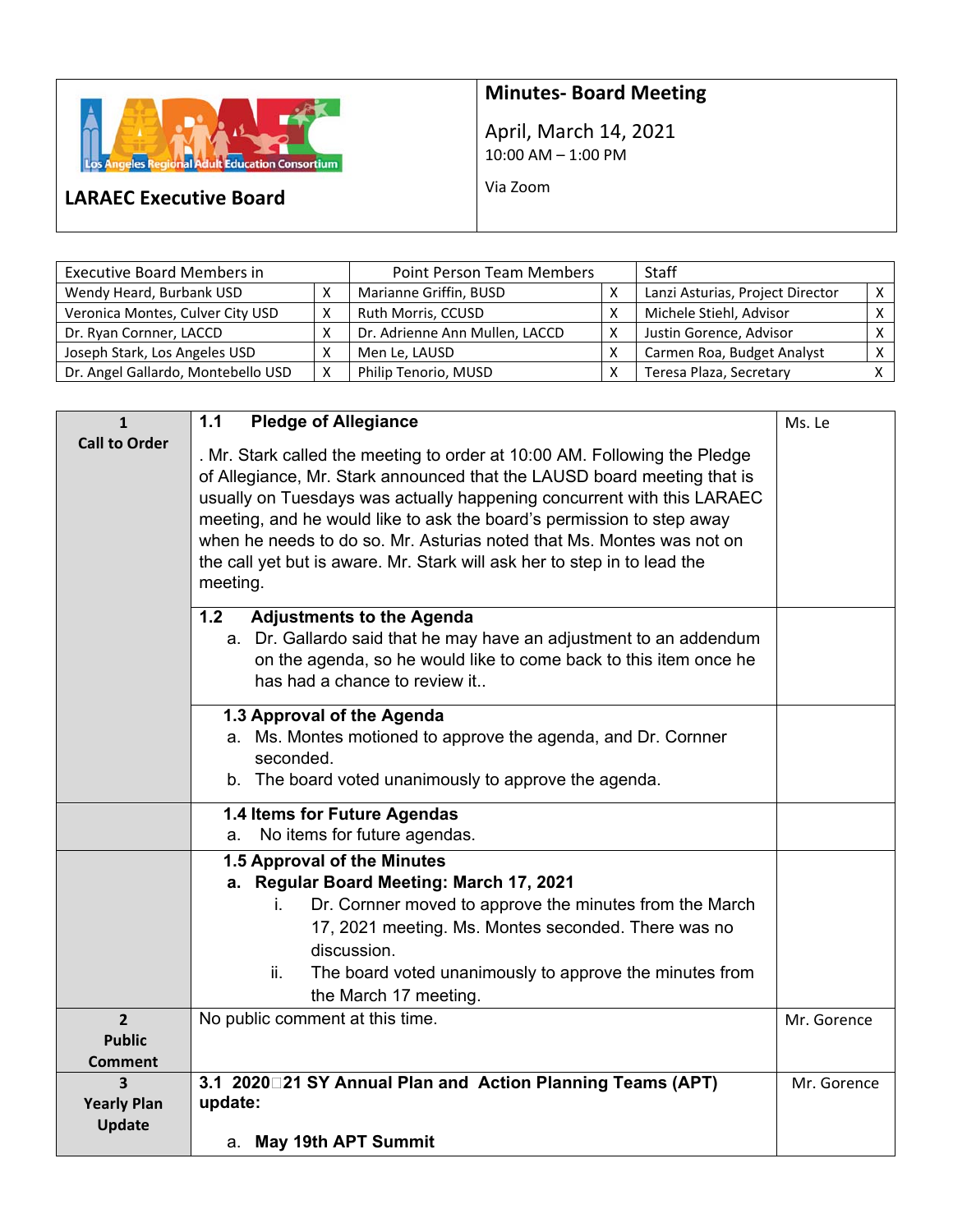|                         | i.<br>Mr. Gorence explained that co-chairs are currently working<br>with their teams on the end of the year completion process.<br>May 19th will be their APT summit. That will feature co-<br>chairs presenting on their activities and deliverables. After<br>each presentation the board will get a chance to ask<br>questions or make comments.                                                                                                                                                                                                                                                                                                                                                                                                                                                                                                                                                                                                                                                                                                                                                                                                                                                                                                                                                                                                                                                                                                                                                                                                                                                    |            |
|-------------------------|--------------------------------------------------------------------------------------------------------------------------------------------------------------------------------------------------------------------------------------------------------------------------------------------------------------------------------------------------------------------------------------------------------------------------------------------------------------------------------------------------------------------------------------------------------------------------------------------------------------------------------------------------------------------------------------------------------------------------------------------------------------------------------------------------------------------------------------------------------------------------------------------------------------------------------------------------------------------------------------------------------------------------------------------------------------------------------------------------------------------------------------------------------------------------------------------------------------------------------------------------------------------------------------------------------------------------------------------------------------------------------------------------------------------------------------------------------------------------------------------------------------------------------------------------------------------------------------------------------|------------|
| $\overline{\mathbf{4}}$ | 4.1 Present FY 2022 Consortia Fiscal Administration Declaration                                                                                                                                                                                                                                                                                                                                                                                                                                                                                                                                                                                                                                                                                                                                                                                                                                                                                                                                                                                                                                                                                                                                                                                                                                                                                                                                                                                                                                                                                                                                        | Ms. Roa    |
| <b>Budget Report</b>    | (CFAD) allocations                                                                                                                                                                                                                                                                                                                                                                                                                                                                                                                                                                                                                                                                                                                                                                                                                                                                                                                                                                                                                                                                                                                                                                                                                                                                                                                                                                                                                                                                                                                                                                                     |            |
| and updates             | a. Mr. Asturias announced that Ms. Ocampo had actually been<br>promoted and is moving on to other things in LAUSD. Their new<br>fiscal representative is Carmen Roa, who will be giving the<br>presentation. He invited Ms. Roa to introduce herself.<br>Ms. Roa introduced herself and said she has been working<br>İ.<br>for LAUSD for 15 years in various accounting roles, she is<br>happy to be here, and is happy to assist in any way<br>possible.<br>b. Ms. Roa explained that the CFAD is due on May 2, and presented<br>the allocations for LARAEC member districts.<br>Ms. Montes asked why LACCD and the LARAEC office<br>i.<br>were highlighted in the chart of allocations, and Mr. Asturias<br>explained that when they input the amount into the NOVA<br>system, they have to add them together, but they have to<br>separate them for the board.<br>c. At 10:10, Mr. Stark had to step away and thanked Ms. Montes for<br>running the meeting in his absence.<br>d. Dr. Gallardo said that, although he welcomes Ms. Roa, a concern<br>he shared previously with the board was that when there is a new<br>staff member on the LARAEC team, the board needs to be aware<br>of it and needs to participate in the selection process. He would like<br>to discuss at the next board meeting the process for selecting new<br>personnel, because having staff replaced without the board being<br>engaged in the interview or selection process concerns him.<br>Ms. Montes asked Mr. Asturias if they could ask Mr. Stark to<br>add that conversation and explanation to a future board |            |
|                         | agenda, considering that Dr. Gallardo, Dr. Cornner, and Ms.<br>Heard are all relatively new board members. Mr. Asturias                                                                                                                                                                                                                                                                                                                                                                                                                                                                                                                                                                                                                                                                                                                                                                                                                                                                                                                                                                                                                                                                                                                                                                                                                                                                                                                                                                                                                                                                                |            |
|                         | was more than happy to talk to Mr. Stark about adding that                                                                                                                                                                                                                                                                                                                                                                                                                                                                                                                                                                                                                                                                                                                                                                                                                                                                                                                                                                                                                                                                                                                                                                                                                                                                                                                                                                                                                                                                                                                                             |            |
|                         | to a future board agenda.                                                                                                                                                                                                                                                                                                                                                                                                                                                                                                                                                                                                                                                                                                                                                                                                                                                                                                                                                                                                                                                                                                                                                                                                                                                                                                                                                                                                                                                                                                                                                                              |            |
| 5                       | 5.1 The LARAEC EDGE update                                                                                                                                                                                                                                                                                                                                                                                                                                                                                                                                                                                                                                                                                                                                                                                                                                                                                                                                                                                                                                                                                                                                                                                                                                                                                                                                                                                                                                                                                                                                                                             | Ms. Stiehl |
| <b>Information/Dis</b>  | a. Ms. Stiehl said they are very excited about how LARAEC                                                                                                                                                                                                                                                                                                                                                                                                                                                                                                                                                                                                                                                                                                                                                                                                                                                                                                                                                                                                                                                                                                                                                                                                                                                                                                                                                                                                                                                                                                                                              |            |
| cussion Items           | EDGE is shaping up, and it starts tomorrow with sessions                                                                                                                                                                                                                                                                                                                                                                                                                                                                                                                                                                                                                                                                                                                                                                                                                                                                                                                                                                                                                                                                                                                                                                                                                                                                                                                                                                                                                                                                                                                                               |            |
|                         | Thursday night, Friday morning, and Saturday morning.                                                                                                                                                                                                                                                                                                                                                                                                                                                                                                                                                                                                                                                                                                                                                                                                                                                                                                                                                                                                                                                                                                                                                                                                                                                                                                                                                                                                                                                                                                                                                  |            |
|                         | They will have 115 sessions and 150 presenters, with two                                                                                                                                                                                                                                                                                                                                                                                                                                                                                                                                                                                                                                                                                                                                                                                                                                                                                                                                                                                                                                                                                                                                                                                                                                                                                                                                                                                                                                                                                                                                               |            |
|                         | presenter training sessions: one yesterday and one                                                                                                                                                                                                                                                                                                                                                                                                                                                                                                                                                                                                                                                                                                                                                                                                                                                                                                                                                                                                                                                                                                                                                                                                                                                                                                                                                                                                                                                                                                                                                     |            |
|                         | scheduled for this afternoon.                                                                                                                                                                                                                                                                                                                                                                                                                                                                                                                                                                                                                                                                                                                                                                                                                                                                                                                                                                                                                                                                                                                                                                                                                                                                                                                                                                                                                                                                                                                                                                          |            |
|                         | b. They have also been doing outreach sending emails to high                                                                                                                                                                                                                                                                                                                                                                                                                                                                                                                                                                                                                                                                                                                                                                                                                                                                                                                                                                                                                                                                                                                                                                                                                                                                                                                                                                                                                                                                                                                                           |            |
|                         | schools and continuation schools. They've also done                                                                                                                                                                                                                                                                                                                                                                                                                                                                                                                                                                                                                                                                                                                                                                                                                                                                                                                                                                                                                                                                                                                                                                                                                                                                                                                                                                                                                                                                                                                                                    |            |
|                         | outreach within LARAEC and changed a Lunch With                                                                                                                                                                                                                                                                                                                                                                                                                                                                                                                                                                                                                                                                                                                                                                                                                                                                                                                                                                                                                                                                                                                                                                                                                                                                                                                                                                                                                                                                                                                                                        |            |
|                         | LARAEC session to a LARAEC EDGE preview session to                                                                                                                                                                                                                                                                                                                                                                                                                                                                                                                                                                                                                                                                                                                                                                                                                                                                                                                                                                                                                                                                                                                                                                                                                                                                                                                                                                                                                                                                                                                                                     |            |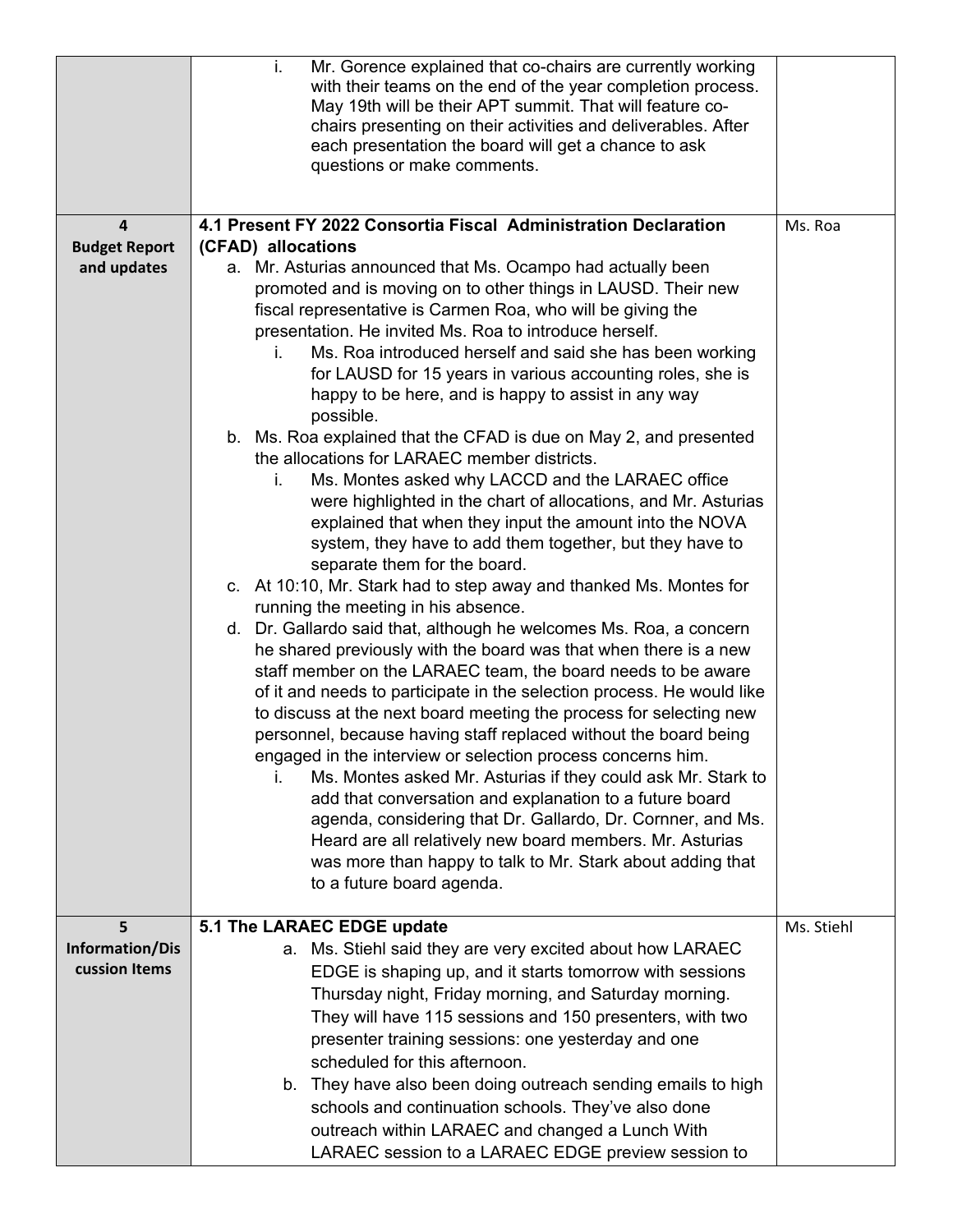| c. | show teachers how they can integrate the LARAEC EDGE<br>event into their classroom work with worksheets and direct<br>links provided. It's also intended to explain why the<br>conference has value and walk teachers through how to<br>register. They also wanted to have the website up a week<br>before the conference (in contrast to other conferences that<br>only open it up the morning of) so teachers can walk their<br>students through how to navigate it. They've recorded the<br>teacher session and posted it to the website as well.<br>Ms. Stiehl said they will hopefully also come out in the<br>CAEP newsletter, and they've had a lot of interest from<br>consortium members throughout California in the<br>conference. So while some of the information about college<br>registration and K12 offerings are regional, much of the<br>conference's information is universal to any student<br>throughout California, particularly the financial aid<br>information. Also, many of the programs LARAEC offers are<br>offered throughout the state.     |  |
|----|-----------------------------------------------------------------------------------------------------------------------------------------------------------------------------------------------------------------------------------------------------------------------------------------------------------------------------------------------------------------------------------------------------------------------------------------------------------------------------------------------------------------------------------------------------------------------------------------------------------------------------------------------------------------------------------------------------------------------------------------------------------------------------------------------------------------------------------------------------------------------------------------------------------------------------------------------------------------------------------------------------------------------------------------------------------------------------|--|
| d. | Ms. Stiehl shared the active conference website and took                                                                                                                                                                                                                                                                                                                                                                                                                                                                                                                                                                                                                                                                                                                                                                                                                                                                                                                                                                                                                    |  |
|    | board members through the conference portal's features<br>and different exhibition areas. Some schools have opted to<br>have live zoom links to replicate the conference booth<br>experience so students can have their questions answered<br>live.                                                                                                                                                                                                                                                                                                                                                                                                                                                                                                                                                                                                                                                                                                                                                                                                                         |  |
|    | The schedule is incredibly interactive, not only<br>i.<br>displaying the presenter's name and presentation<br>title, but embedding the Zoom link so students don't<br>have to go searching and switching between the<br>schedule and the conference site.<br>Also, in the previous conference people got hung up<br>ii.<br>on the registration part and weren't able to register<br>and participate, so they have made it so registration<br>is encouraged, but is not needed to participate,<br>removing that barrier. Also, all those days and<br>everything is color-coded by the Campus Talks.<br>iii.<br>Mr. Gorence added that as a teacher, he is really<br>excited with the addition of those Zoom links, and<br>when he took his class through the lesson plan, they<br>appreciated the simplicity of being able to find the<br>Zoom links for presentations. The students were<br>excited and relieved that it wouldn't be difficult since<br>it was a new experience for them, and Mr. Gorence<br>feels it is an awesome and inclusive platform for<br>students. |  |
| е. | Ms. Stiehl said one of the great things to come out of the<br>teacher reachouts was seeing 15 registrations come in all at<br>once, indicating that a teacher had registered their whole<br>class. As of this morning, they have about 300 people<br>registered for the conference, which is a good number. They                                                                                                                                                                                                                                                                                                                                                                                                                                                                                                                                                                                                                                                                                                                                                            |  |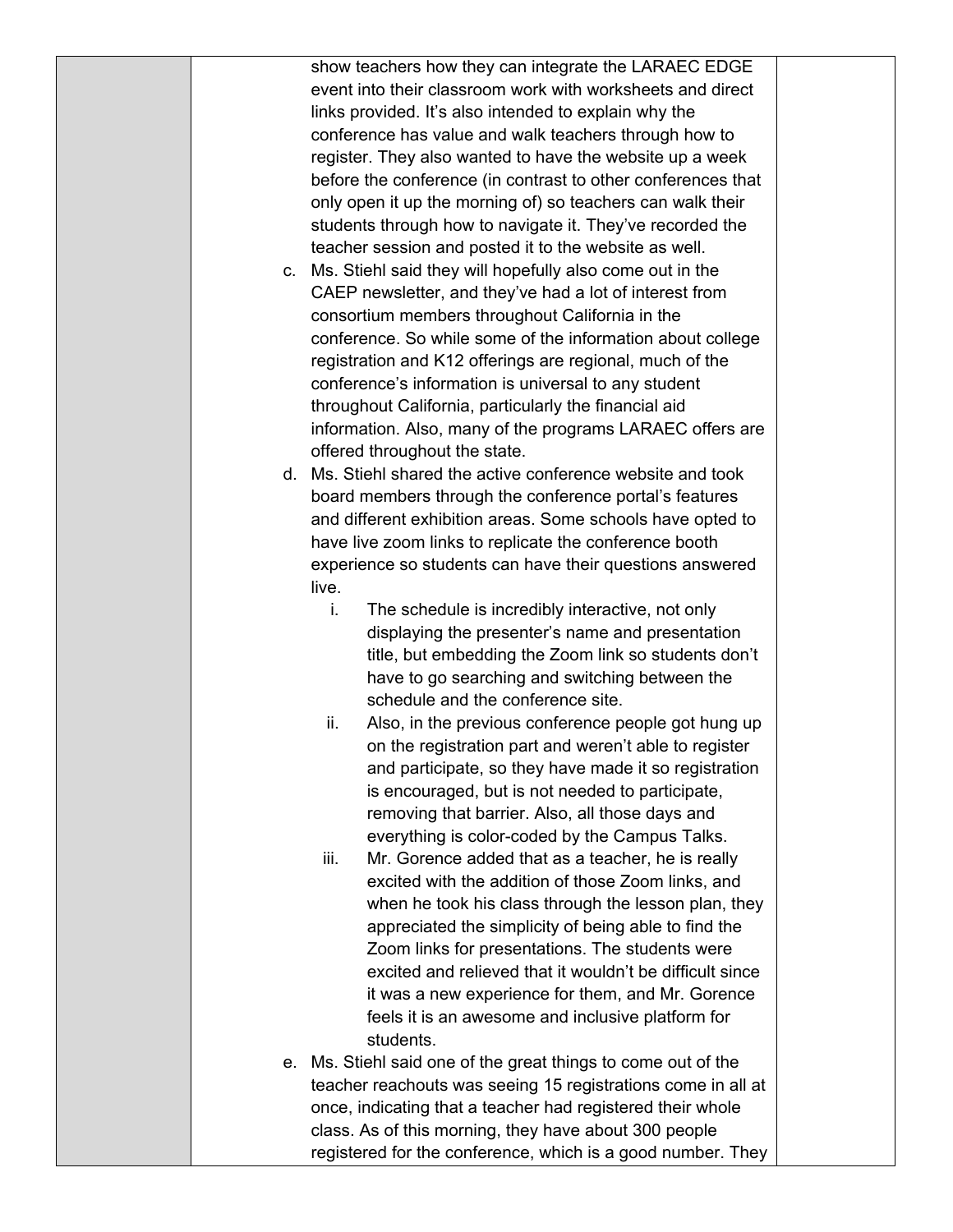| had a lot of teachers register yesterday so she is assuming<br>they will bring their classes to the conference.<br>f.<br>Ms. Montes said she has been to a lot of conferences over<br>Zoom in the past year, and the ability to just click and attend<br>and not have to find things other places is good, and the<br>conference site is visually appealing. She thanked the |  |
|------------------------------------------------------------------------------------------------------------------------------------------------------------------------------------------------------------------------------------------------------------------------------------------------------------------------------------------------------------------------------|--|
|                                                                                                                                                                                                                                                                                                                                                                              |  |
|                                                                                                                                                                                                                                                                                                                                                                              |  |
|                                                                                                                                                                                                                                                                                                                                                                              |  |
|                                                                                                                                                                                                                                                                                                                                                                              |  |
|                                                                                                                                                                                                                                                                                                                                                                              |  |
|                                                                                                                                                                                                                                                                                                                                                                              |  |
| LARAEC office and the Point Persons and their teams that                                                                                                                                                                                                                                                                                                                     |  |
| helped make this possible.                                                                                                                                                                                                                                                                                                                                                   |  |
| Dr. Gallardo agreed with Ms. Montes that this has<br>i.                                                                                                                                                                                                                                                                                                                      |  |
| been a phenomenal process that continues to get                                                                                                                                                                                                                                                                                                                              |  |
| better, and thanked everyone involved, especially                                                                                                                                                                                                                                                                                                                            |  |
| the LARAEC office but also the districts with                                                                                                                                                                                                                                                                                                                                |  |
| personnel participating.                                                                                                                                                                                                                                                                                                                                                     |  |
|                                                                                                                                                                                                                                                                                                                                                                              |  |
| 5.2 Discussion of concurrent student programs                                                                                                                                                                                                                                                                                                                                |  |
| a. Mr. Asturias explained that this presentation was being                                                                                                                                                                                                                                                                                                                   |  |
| included at the request of Dr. Gallardo so he could know                                                                                                                                                                                                                                                                                                                     |  |
| what the requirements were for them in preparation for                                                                                                                                                                                                                                                                                                                       |  |
| implementing them in his district.                                                                                                                                                                                                                                                                                                                                           |  |
| b. Pursuant to California Education Code, concurrent classes                                                                                                                                                                                                                                                                                                                 |  |
| are permitted as long as they are furthering the student's                                                                                                                                                                                                                                                                                                                   |  |
| progress in earning their high school degree.                                                                                                                                                                                                                                                                                                                                |  |
| c. A concurrent program is a program that allows high school                                                                                                                                                                                                                                                                                                                 |  |
| students enrolled in K-12 classes to simultaneously attend                                                                                                                                                                                                                                                                                                                   |  |
| community college or adult ed classes.                                                                                                                                                                                                                                                                                                                                       |  |
| The ages of students that typically attend range from<br>i.                                                                                                                                                                                                                                                                                                                  |  |
| 15-22 years.                                                                                                                                                                                                                                                                                                                                                                 |  |
| ii.<br>The requirements are getting authorization from the                                                                                                                                                                                                                                                                                                                   |  |
| student's K-12 counselor and authorization from the                                                                                                                                                                                                                                                                                                                          |  |
| K-12 student's parent or legal guardian.                                                                                                                                                                                                                                                                                                                                     |  |
| d. Mr. Asturias explained that a condition for implementing                                                                                                                                                                                                                                                                                                                  |  |
| these programs is that the K-12 system assumes all the                                                                                                                                                                                                                                                                                                                       |  |
| liability and covers all the costs for said programs. The                                                                                                                                                                                                                                                                                                                    |  |
| district may not use CAEP or WIOA funds. CAEP funding                                                                                                                                                                                                                                                                                                                        |  |
| may not be used to serve minors.                                                                                                                                                                                                                                                                                                                                             |  |
| However, adult ed can offer services to students who are 18<br>е.                                                                                                                                                                                                                                                                                                            |  |
| years or older.                                                                                                                                                                                                                                                                                                                                                              |  |
| An example would be a student who is finishing a<br>i.                                                                                                                                                                                                                                                                                                                       |  |
| biology class and in the afternoon or evening that                                                                                                                                                                                                                                                                                                                           |  |
| student wants to enroll in a construction class                                                                                                                                                                                                                                                                                                                              |  |
| because they need to find a job once they graduate                                                                                                                                                                                                                                                                                                                           |  |
| high school.                                                                                                                                                                                                                                                                                                                                                                 |  |
| ii.<br>The student can be enrolled in both programs, as                                                                                                                                                                                                                                                                                                                      |  |
| long as the funding for said programs is kept                                                                                                                                                                                                                                                                                                                                |  |
| separate.                                                                                                                                                                                                                                                                                                                                                                    |  |
| iii.<br>For adult education, the requirements are simple:                                                                                                                                                                                                                                                                                                                    |  |
| the student needs to be participating in one of the                                                                                                                                                                                                                                                                                                                          |  |
| seven program areas, and they need to be 18 years                                                                                                                                                                                                                                                                                                                            |  |
| of age. And Mr. Asturias added that that is further                                                                                                                                                                                                                                                                                                                          |  |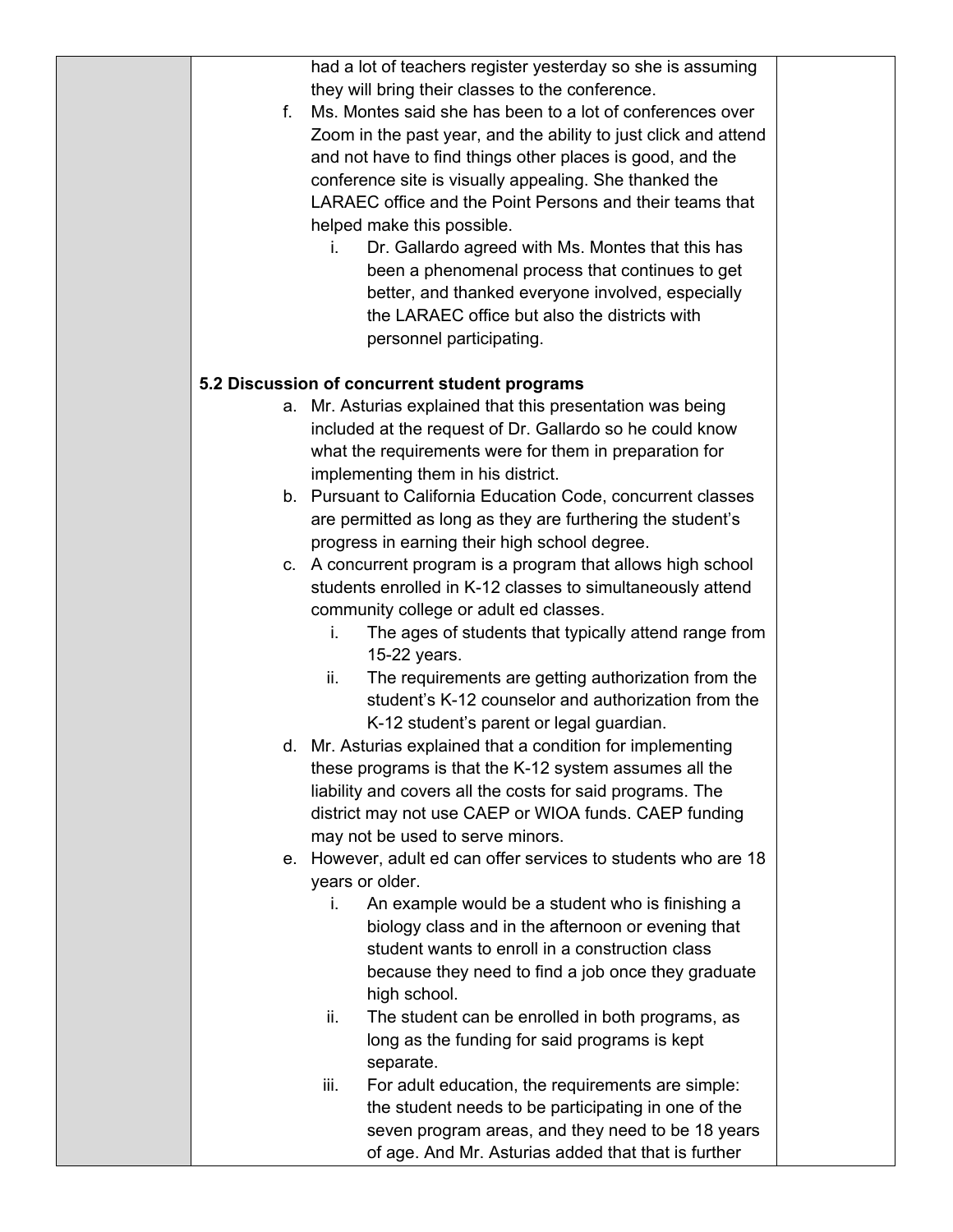| explained in some detail in the letter from CAEP                                                             |  |
|--------------------------------------------------------------------------------------------------------------|--|
| outlining what are allowable expenditures for CAEP                                                           |  |
| funds.                                                                                                       |  |
| Mr. Asturias said it was his understanding that both Burbank<br>f.                                           |  |
| USD, Culver City USD, and LAUSD have some type of                                                            |  |
| concurrent programs. He then displayed a portion of a flyer                                                  |  |
| that LAUSD Adult and Career Education uses to promote its                                                    |  |
| concurrent programs within its K-12 system. It includes the                                                  |  |
| cost that K-12 would have to pay for a lab that could serve                                                  |  |
| up to 30 students with open entry/exit, as well as highlights                                                |  |
| of the program.                                                                                              |  |
| g. Mr. Asturias added that this is not technically within the                                                |  |
| purview of LARAEC or the consortium, as this is not one of                                                   |  |
| the program areas that they serve.                                                                           |  |
| h. Dr. Gallardo noted that since MUSD was the requesting                                                     |  |
| district for this information, he thinks there was a discussion                                              |  |
| in the point person's meeting where in the past, there was a                                                 |  |
| district that indicated that there were 5,000 students that                                                  |  |
| were counted. He noted that the presentation is nothing that                                                 |  |
| he did not already know as far as being able to pay for                                                      |  |
| concurrent enrollment. MUSD was paying for concurrent                                                        |  |
| enrollment in the past, but his question is why they do not in                                               |  |
| any funding reports that LARAEC provides, why do they                                                        |  |
| then need to report that and that was the question that was                                                  |  |
| raised at the point person's meeting and now when he is                                                      |  |
| looking at it, them he understands why MUSD inquired                                                         |  |
| about that, and that his understanding from Mr. Asturias is                                                  |  |
| that there was no implication of any funding that was                                                        |  |
| applied to this, so he asked what the purpose was of                                                         |  |
| denoting those 5000 students in that year of funding.                                                        |  |
| i.<br>Mr. Asturias said he was not understanding the                                                         |  |
| question. Dr. Gallardo explained that there was a                                                            |  |
| report for funding in the FY18-19 school year                                                                |  |
| discussed at the point persons meeting, and Mr.                                                              |  |
| Tenorio raised that question and then it actually                                                            |  |
| came to the LARAEC office to do a report to the                                                              |  |
| board saying that that there was not any significant                                                         |  |
| difference of that report, where there were                                                                  |  |
| approximately 5,000 students denoted as                                                                      |  |
| concurrent. So his question was why they needed to<br>report in that year that concurrent enrollment if they |  |
| do not get any funding or any funding does not have                                                          |  |
| LARAEC.                                                                                                      |  |
| Mr. Asturias tried to restate the question to make<br>ii.                                                    |  |
| sure he understood. He asked if Dr. Gallardo was                                                             |  |
| referring to a number of concurrent students that                                                            |  |
| were reported as part of the total number of students                                                        |  |
| that made up the FY17-18 pool of students reported                                                           |  |
| by all districts. And those numbers, incidentally,                                                           |  |
|                                                                                                              |  |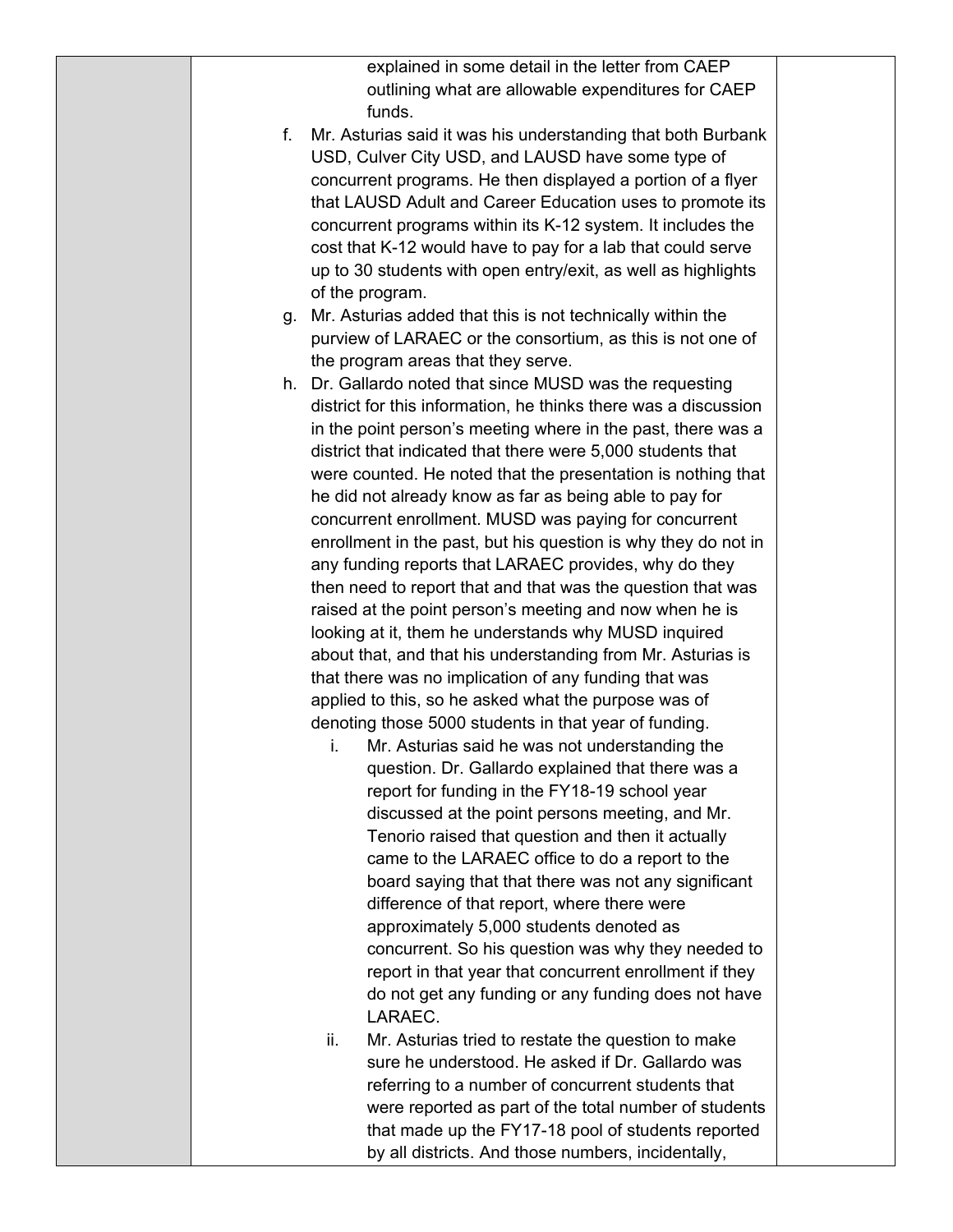were the ones that were used for the funding formula. And as I noted during the presentation basically you can have concurrent students in your adult program as long as they are 18 or older, entitled like any other adult to whatever services offered by adult ed, so the label of "concurrent" is really immaterial.

- iii. In this case from Dr. Gallardo's inquiry, the finding was 0.7% was a number of students that were misreported by LAUSD, and that number was deemed insignificant. So the findings were sent to each one of the board with an invitation for additional questions and comments two months ago, and Mr. Asturias has not received any questions or comments about if from anyone.
- iv. Dr. Gallardo asked if he is understanding it correctly, that where they're included in the determination of the formula, that there was an insignificant number because of those 5000 students, there were mostly adults. Mr. Asturias said she was correct.

## **5.3 Discussion of consulting assistance for the next Three Year Planning Cycle**

- a. Mr. Asturias explained that they are resetting these in preparation for the next three year plan. It is LARAEC's understanding that the CAEP office is going to be releasing a template very likely next month. If you recall the template is coming out to them a year and hopefully a couple months before the plan is actually due to the CAEP office. They want the consortium to have ample planning time for their next 3 year cycle.
- b. One of the considerations LARAEC has always visited is whether they need consulting assistance. In the last two cycles they have had some logistical issues with that, in that it takes a while to engage the consultants and complete the necessary paperwork and fee negotiation depending on what district takes fiscal responsibility for payment to the consultant.
- c. Mr. Asturias has prepared a presentation outlining the advantages and disadvantages of engaging a consultant, some items to consider, and some suggestions to the board for the purposes of starting a discussion. As they get a feel for what the board would like to see, then they can bring in more specific information for the board to consider at a later time.
	- i. The advantages of using a consultant include a faster process once engaged and their fresh perspective as an objective 3rd party. In addition, they will perform according to a Statement of Work,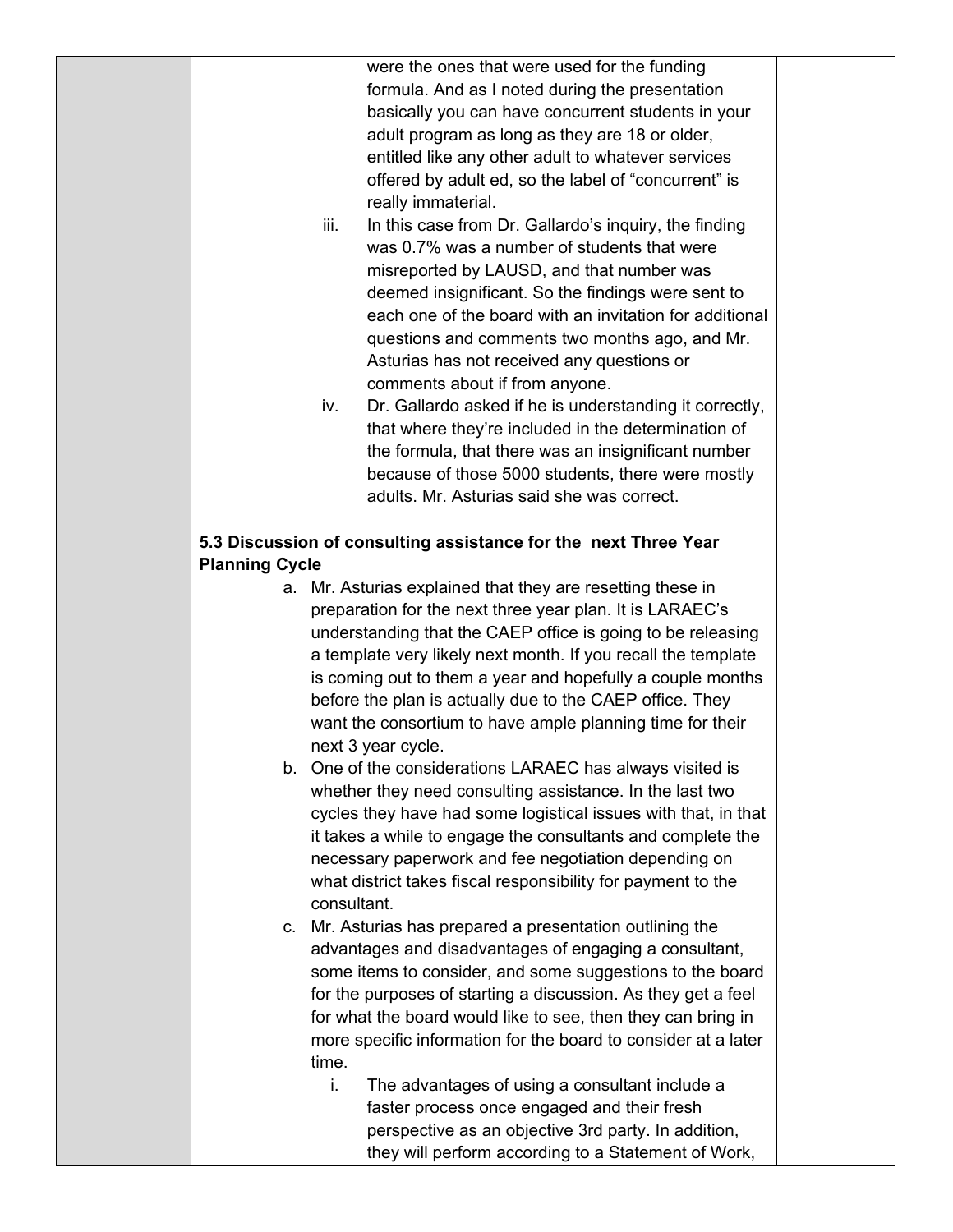|      | manage logistics, draft plan sections, and drafting a                                             |  |
|------|---------------------------------------------------------------------------------------------------|--|
|      | consultant will not require more or significant                                                   |  |
|      | bandwidth for LARAEC to implement.                                                                |  |
| ii.  | The disadvantages start with the fact that it might                                               |  |
|      | take several months to engage a consultant, which                                                 |  |
|      | is why the LARAEC Office is bringing this point up                                                |  |
|      | now, so that if the board ends up deciding to engage                                              |  |
|      | a consultant, they can start the process.                                                         |  |
|      | 1. Other disadvantages are that they may stray                                                    |  |
|      | from the statement of work because they                                                           |  |
|      | may not understand LARAEC's culture or                                                            |  |
|      | have preconceived notions. It can also be                                                         |  |
|      | expensive, and depending on the fiscal                                                            |  |
|      | manager there may be additional time-                                                             |  |
|      | consuming steps involved like a request for                                                       |  |
|      | proposal. Finally, they may not deliver a work                                                    |  |
|      | product as expected, when expected, or                                                            |  |
|      | as/when desired by the board.                                                                     |  |
| iii. | Mr. Asturias explained some things for the board to                                               |  |
|      | consider:                                                                                         |  |
|      | 1. If the board wants to engage a consultant,                                                     |  |
|      | the process would have to start soon.                                                             |  |
|      | 2. They need to consider whether LAUSD                                                            |  |
|      | (which houses the LARAEC office) will be                                                          |  |
|      | managing the transaction or whether it will be                                                    |  |
|      | seated in another district such as LACCD                                                          |  |
|      | which has been used in the past to fund                                                           |  |
|      | some transactions as the requirements at the                                                      |  |
|      | community college are a bit more permissive                                                       |  |
|      | in terms of the limits of transactions.                                                           |  |
|      |                                                                                                   |  |
|      | 3. Also, as they think about this they need to<br>define what the structure of the transaction is |  |
|      |                                                                                                   |  |
|      | going to be so that they know the kind of lead                                                    |  |
|      | time they will need for activities they have to                                                   |  |
|      | carry out to complete the contracting, then                                                       |  |
|      | engagement process.                                                                               |  |
| iv.  | Mr. Asturias summarized that the LARAEC office                                                    |  |
|      | has two suggestions about how to proceed that they                                                |  |
|      | would like the board to weigh in on:                                                              |  |
|      | 1. The LARAEC office can propose a timeline                                                       |  |
|      | for developing the three year plan to be used                                                     |  |
|      | as a template for developing the statement of                                                     |  |
|      | work or a request for proposal so the                                                             |  |
|      | consultants know what would be expected of                                                        |  |
|      | them.                                                                                             |  |
|      | 2. In addition, the LARAEC office can work with                                                   |  |
|      | the point persons team to provide estimates                                                       |  |
|      | of the cost of engaging with a consultant and                                                     |  |
|      | provide various alternatives to the board.                                                        |  |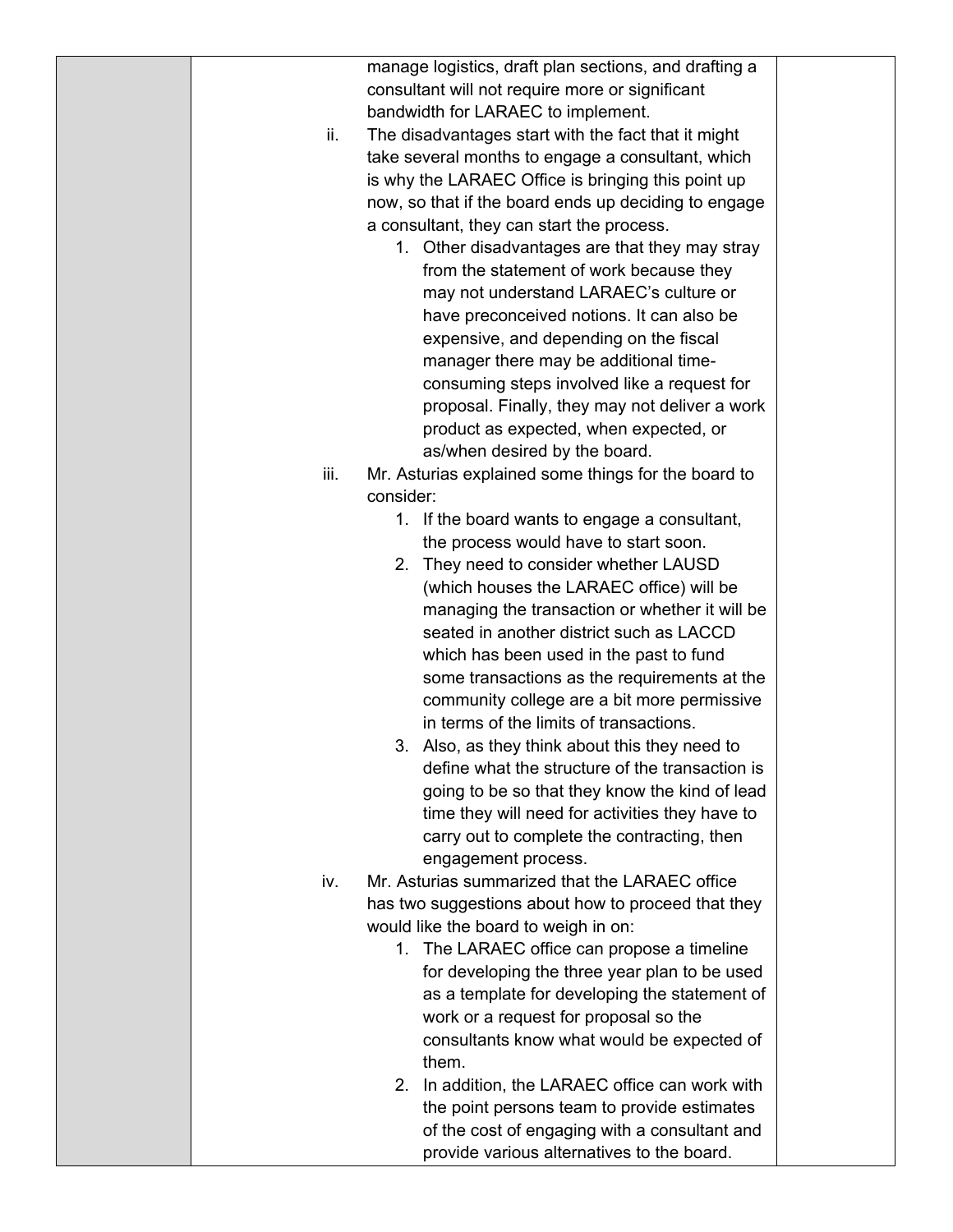|    | d. Dr. Gallardo asked to confirm that engaging a consultant        |  |
|----|--------------------------------------------------------------------|--|
|    | might delay their deliverables. He also asked if the LARAEC        |  |
|    | office can continue to do the three-year plan with the staff       |  |
|    | they have. He is supportive of having an outside consultant        |  |
|    | to help them considering they are always inundated with            |  |
|    | tasks they need to comply with. So he will support whatever        |  |
|    | the LARAEC office recommends.                                      |  |
|    | Mr. Asturias thanked Dr. Gallardo and clarified that<br>i.         |  |
|    | the issue with the LARAEC office has always been                   |  |
|    | bandwidth: it takes tremendous effort to plan the                  |  |
|    | three-year cycle, and they have done it or been part               |  |
|    | of it a couple of times. If that were the case, there              |  |
|    | would be additional considerations for the board to                |  |
|    | take into account and that would be part of the                    |  |
|    | options they present to the board so they can make                 |  |
|    | an informed decision.                                              |  |
|    | e. Dr. Cornner said that he supports bringing in a third party for |  |
|    | the three-year cycle; developing plans within districts he has     |  |
|    | always trusted his internal teams, but developing plans            |  |
|    | across districts with various districts having different           |  |
|    | timelines and responsibilities, it makes sense to bring in a       |  |
|    | third party to manage it all and the timing of everything. He      |  |
|    | offered up to Mr. Asturias that if LACCD's procurement             |  |
|    | processes were more favorable than LAUSD's they would              |  |
|    | be glad to support LARAEC in this to make sure they can do         |  |
|    | it expeditiously and he believes LACCD has different               |  |
|    | thresholds in terms of bidding.                                    |  |
| f. | Ms. Heard said she can see the wisdom in hiring a                  |  |
|    | consultant, but since she is relatively new she is listening       |  |
|    | and will be supportive of either way.                              |  |
|    | g. Ms. Montes asked Mr. Asturias when the template from the        |  |
|    | state would be coming out, and he said for the last six            |  |
|    | months or so they have been talking about a release date of        |  |
|    | May.                                                               |  |
|    | Ms. Montes noted that it would be hard to hire a<br>i.             |  |
|    | consultant before they have a template for the three-              |  |
|    | year plan; she asked, if the template is released in               |  |
|    | May, is it possible to look at the template given their            |  |
|    | current structure to see how much they need an                     |  |
|    | outside person.                                                    |  |
|    | Ms. Montes thinks that as a consortium they have<br>ii.            |  |
|    | built up their capacity for soliciting input, with the             |  |
|    | LARAEC conferences and the Lunches with                            |  |
|    | LARAEC being examples of soliciting input from                     |  |
|    | different stakeholders. And she thinks as a result                 |  |
|    | they will be able to do a much better job this round               |  |
|    | than they have in the past.                                        |  |
|    | 1. She thought another factor to consider is                       |  |
|    | whether the direction of LARAEC will be                            |  |
|    |                                                                    |  |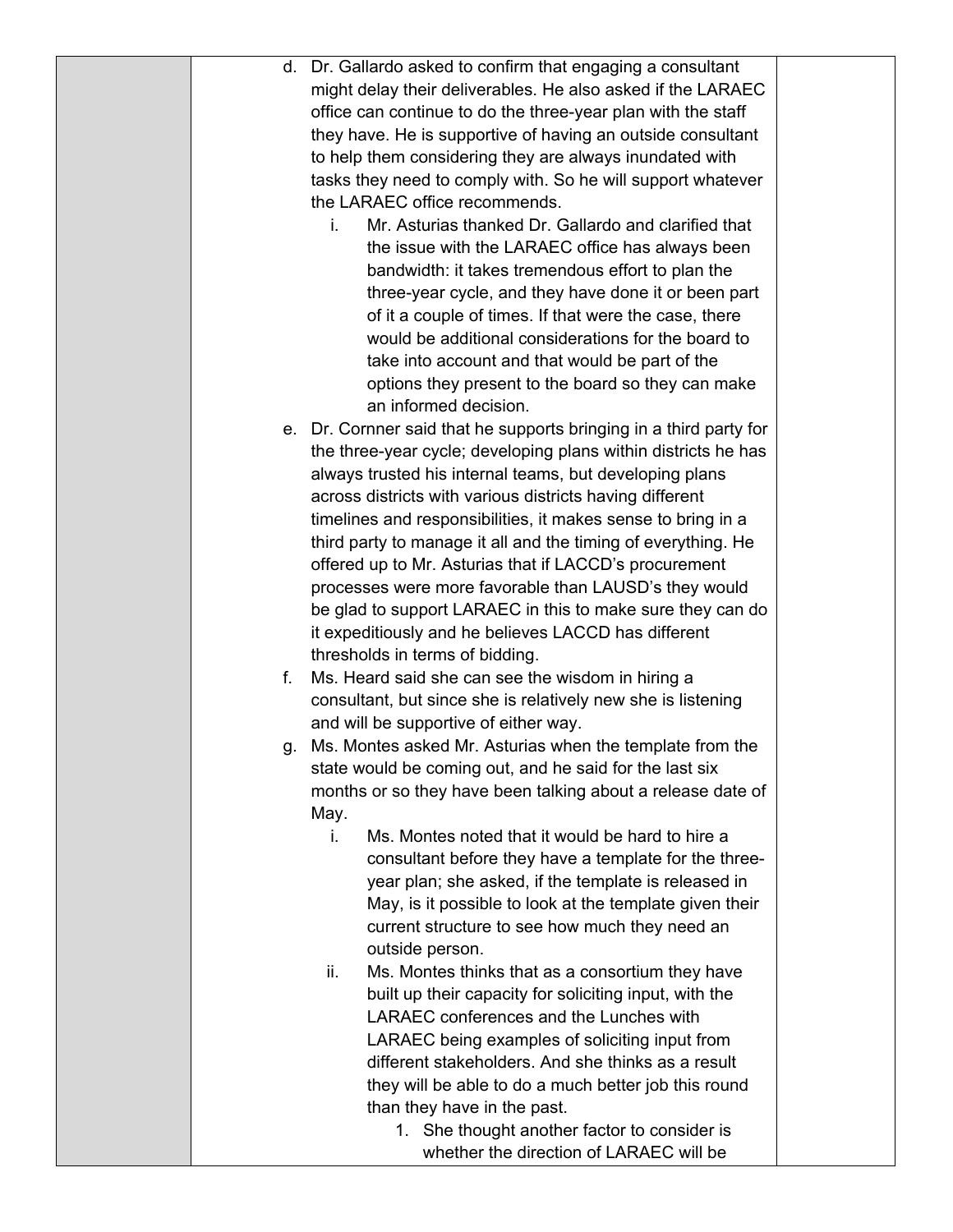radically new as a result of the new template and requirements since that will also determine the work of the group.

- 2. She asked if they are going to throw away everything and start over or are they going down this path of equity and of coordinated and collaborative Professional Development. She is not a firm believer in consultants and outside help, so she would rather not have LARAEC working on that and not be able to support Lunches with LARAEC and other input programs. To the extent that they can wait and see what the template requires of them, she would feel more confident about making a decision about going to an outside consultant or not.
- h. Mr. Asturias thanked the board for their input, and said they can defer until such time that they have the template and are able to make a more informed decision with regards to capacity within the LARAEC office. He added, with all humility, that that has never been a question, and that he is lucky to work with an amazing staff.
	- i. He added that the issue is bandwidth, considering the size and scope of the project, so that would be part of what the LARAEC office would be including in the options that they provide the board at a later time.
	- ii. He confirmed that Ms. Montes would like to stand by until they have the template, and then at that point make a presentation so they are looking at it from a position of what the expectations are, because they have been told that the template is changing significantly from what it was so it may be completely different from the previous one; he thinks there is wisdom in waiting, and with Dr. Cornner's offer to use his fiscal system if that may be what allows them to complete the process in an expedited manner.
	- iii. Ms. Montes added that the promise of the template by May is in a perfect world, and they have additional information to discuss at the May 19th LARAEC meeting.
- i. Dr. Cornner said this was a great direction to go in, and suggested that, to bring to the main meeting, there is no harm in looking at what companies are available to do this kind of work and to work some things in parallel that way.
	- i. He did not want them to start from scratch, and offered to Mr. Asturias and the LARAEC team his staff to help them identify some of those companies and vett to see which ones are vendors, etc. so that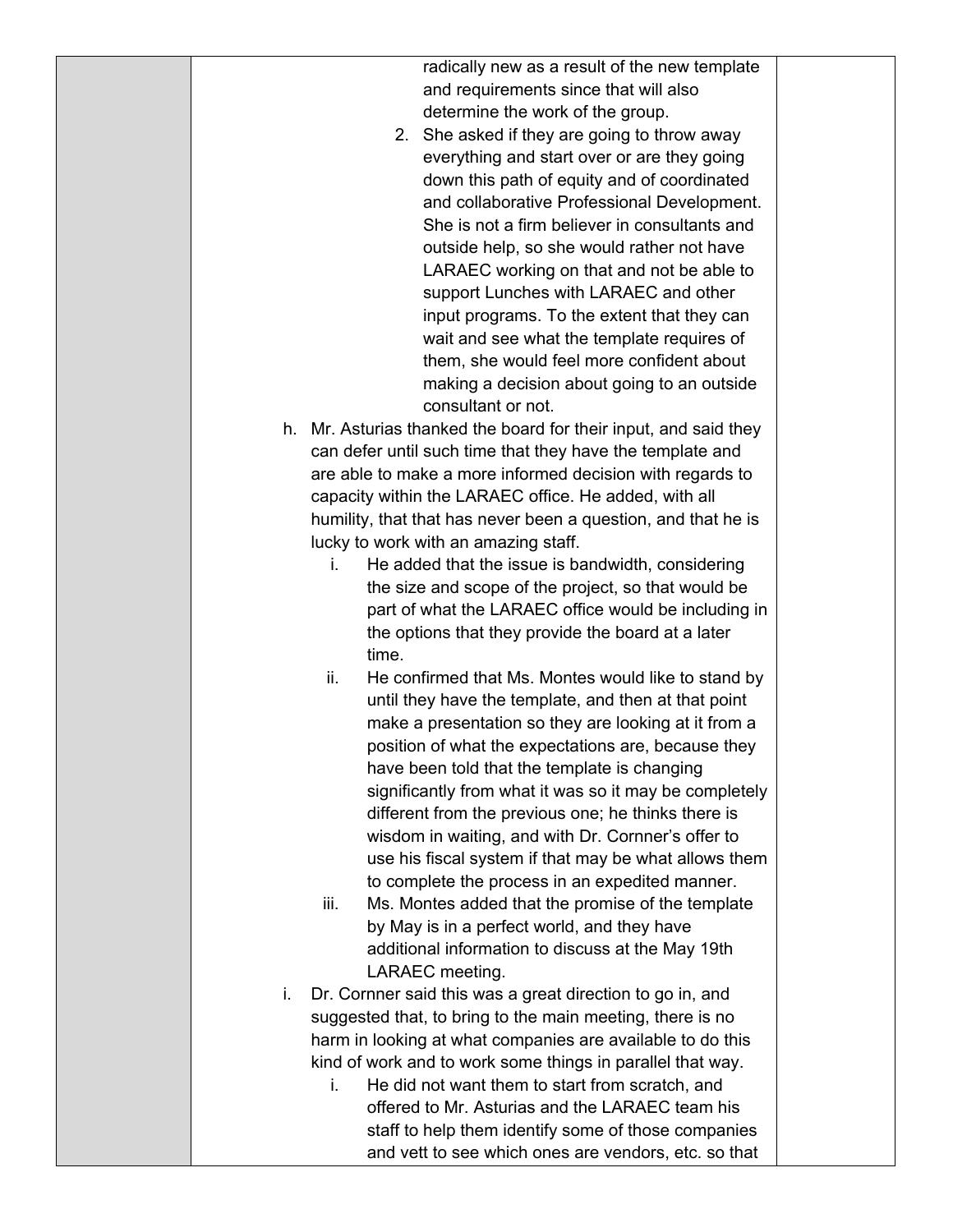| if the board decides to move forward with a third                                        |  |
|------------------------------------------------------------------------------------------|--|
| party, then can expedite the process to the greatest                                     |  |
| degree.                                                                                  |  |
| Ms. Montes recapped, to discuss with Mr. Stark and Mr.<br>j.                             |  |
| Asturias, that Dr. Gallardo requested that they look at the                              |  |
| process with which they hire LARAEC staff, and how to                                    |  |
| make that more inclusive, and then the discussion about                                  |  |
| potentially bringing in a third party. And if they don't have                            |  |
| the template by the May meeting, they could do as Dr.                                    |  |
| Cornner suggested and investigate vendors. Either way,                                   |  |
| something about the three-year plan should be on the next                                |  |
| agenda.                                                                                  |  |
| k. Mr. Asturias suggested that they make the three-year                                  |  |
| planning process a regular agenda item: sometimes they                                   |  |
| may have a small update, sometimes an extended session                                   |  |
| because of it, but he thinks it would be important to revisit                            |  |
| every meeting.                                                                           |  |
| Ms. Montes thought that was a great idea, so that<br>i.                                  |  |
| when they finally come to the point where they're                                        |  |
| voting on the plan, they've been talking about it                                        |  |
| every month up until then.                                                               |  |
| ii.<br>Ms. Heard said that she was familiar with their                                   |  |
| current three-year plan having worked on it at                                           |  |
| LAUSD, but as one of the new board members, she                                          |  |
| would appreciate context that would be helpful for                                       |  |
| her to have going into these discussions, such as                                        |  |
| how it went last time, and especially any context that                                   |  |
| might not be obvious just from reading the final                                         |  |
| product. She asked if there was an appropriate                                           |  |
| venue for that to be shared, or anything the sitting                                     |  |
| board members think the new board members                                                |  |
| should know.                                                                             |  |
| 1. Ms. Montes said she thought the monthly                                               |  |
| meetings before and after they receive the                                               |  |
| template and as they contemplate bringing                                                |  |
| on consultants can provide some of the                                                   |  |
| backstory and context since they have so                                                 |  |
| many new board members who were not                                                      |  |
| present for the last couple rounds of                                                    |  |
| LARAEC three-year planning, and said to Mr.                                              |  |
| Asturias that the background of the three-<br>year planning up until now would be a good |  |
| conversation                                                                             |  |
| 2. Mr. Asturias agreed, and thought that                                                 |  |
| whether they engage a consultant or not, the                                             |  |
| process should begin with an evaluation of                                               |  |
| the previous plan, how well they did, what                                               |  |
| things were realistic to put in and what                                                 |  |
| weren't. The LARAEC office will begin                                                    |  |
|                                                                                          |  |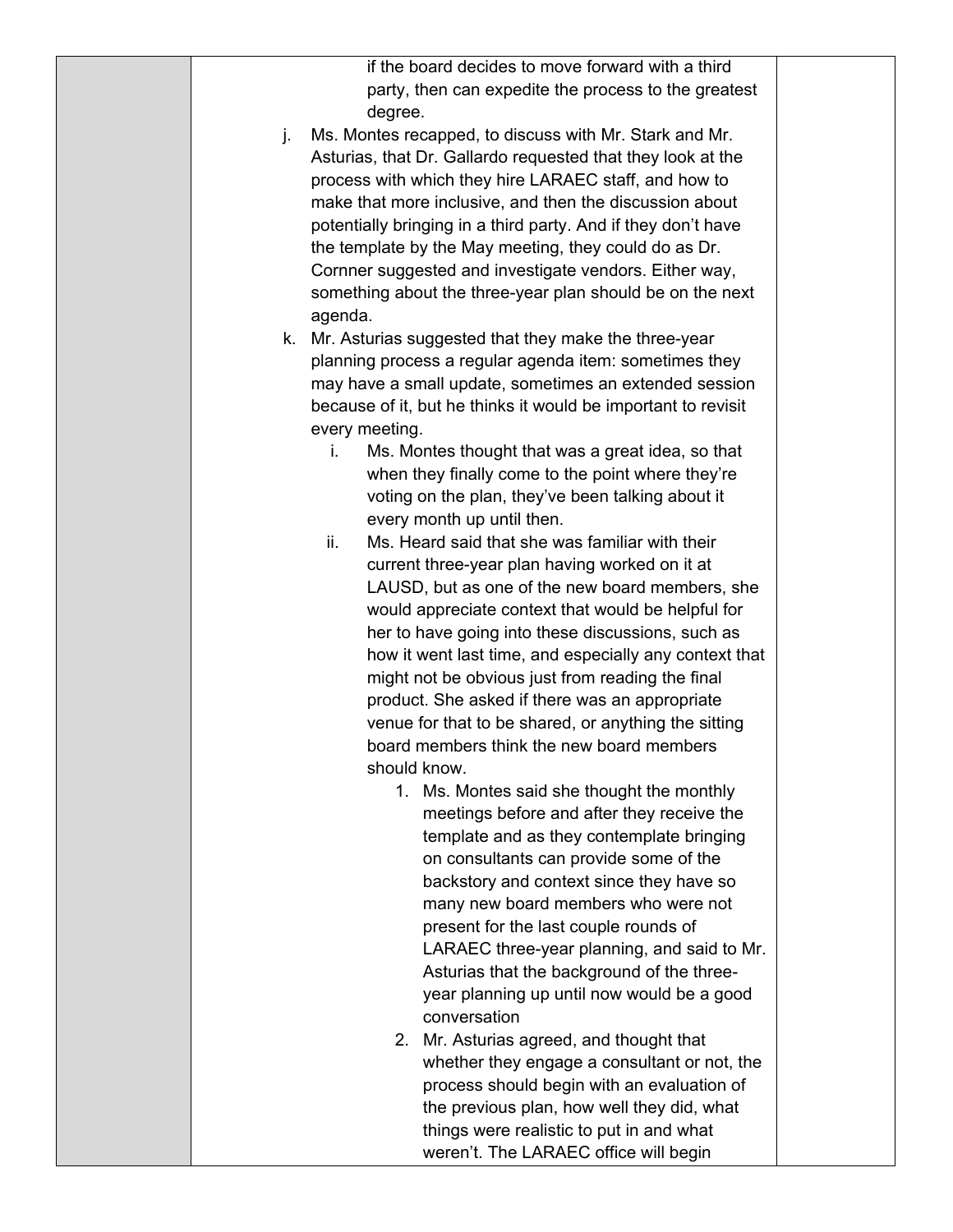|                     |               |    | working on that and helping to fill in what                                                                              |             |
|---------------------|---------------|----|--------------------------------------------------------------------------------------------------------------------------|-------------|
|                     |               |    | gaps may be there in terms of knowledge                                                                                  |             |
|                     |               |    | and what happened historically.                                                                                          |             |
|                     |               |    |                                                                                                                          |             |
| 6                   | <b>LAUSD:</b> |    |                                                                                                                          | Mr. Stark   |
| <b>Board Member</b> |               |    |                                                                                                                          |             |
| <b>Reports</b>      |               |    | a. Mr. Stark reported                                                                                                    |             |
|                     | <b>BUSD:</b>  |    |                                                                                                                          | Ms. Heard   |
|                     |               |    |                                                                                                                          |             |
|                     |               | a. | Ms. Heard thanked everyone for being very welcoming and                                                                  |             |
|                     |               |    | patient, and that it is wonderful to be here at her first board                                                          |             |
|                     |               |    | meeting in her new role. BUSD is in the reopening process                                                                |             |
|                     |               |    | and actually has some students on campus. Right now it is                                                                |             |
|                     |               |    | very voluntary, and they have been asking students if they'd<br>like to come in while building small groups and tutoring |             |
|                     |               |    | opportunities for their English learners, struggling students,                                                           |             |
|                     |               |    | special needs students, and students on IEP's. They are                                                                  |             |
|                     |               |    | looking into an in-person summer school while                                                                            |             |
|                     |               |    | understanding that students might request that BUSD offer                                                                |             |
|                     |               |    | more things online and in hybrid learning that they did.<br>b. She added that they are also putting together protocols   |             |
|                     |               |    | since K-12 restrictions and Adult Ed restrictions during                                                                 |             |
|                     |               |    | COVID look very different, and they are always trying to                                                                 |             |
|                     |               |    | strike a balance as they look towards in-person summer                                                                   |             |
|                     |               |    | programs. They are trying to stay nimble and pivot if their                                                              |             |
|                     |               |    | students need them to pivot to protect their enrollment. They                                                            |             |
|                     |               |    | are also interested in future online and hybrid programs like<br>Dr. Gallardo mentioned.                                 |             |
|                     |               |    | c. One interesting thing is that their counseling office will be                                                         |             |
|                     |               |    | helping students make vaccine appointments if they have                                                                  |             |
|                     |               |    | trouble navigating the website, so they are putting together                                                             |             |
|                     |               |    | tutorials for that counseling staff.                                                                                     |             |
|                     |               |    |                                                                                                                          |             |
|                     |               |    |                                                                                                                          |             |
|                     | <b>LACCD:</b> |    |                                                                                                                          | Dr. Cornner |
|                     |               |    |                                                                                                                          |             |
|                     |               |    | a. Dr. Cornner explained that higher education has different                                                             |             |
|                     |               |    | standards placed on them by the county in terms of their                                                                 |             |
|                     |               |    | return. Currently they are bringing back classes in the                                                                  |             |
|                     |               |    | orange category, which allows them to reopen at 50%<br>capacity that's being done campus by campus based on              |             |
|                     |               |    | their local priorities but the real focus is for a return in fall.                                                       |             |
|                     |               |    | There are still things to work out, but they will at least be in                                                         |             |
|                     |               |    | the yellow tier by fall. Interestingly that does not change the                                                          |             |
|                     |               |    | 50% capacity, so they are looking at putting together a                                                                  |             |
|                     |               |    | hybrid schedule of in person and online learning.                                                                        |             |
|                     |               |    | b. He heard Dr. Gallardo talk about some of the losses people<br>have had, and said it would be naive of them not to     |             |
|                     |               |    | understand that their students are going through the same                                                                |             |
|                     |               |    | situations. So there are students who are ready to get back                                                              |             |
|                     |               |    | in person, and those that aren't, and their real goal should                                                             |             |
|                     |               |    | be to offer a variety of offerings that meet the breadth of                                                              |             |
|                     |               |    | what students are expecting, and part of that is realizing that                                                          |             |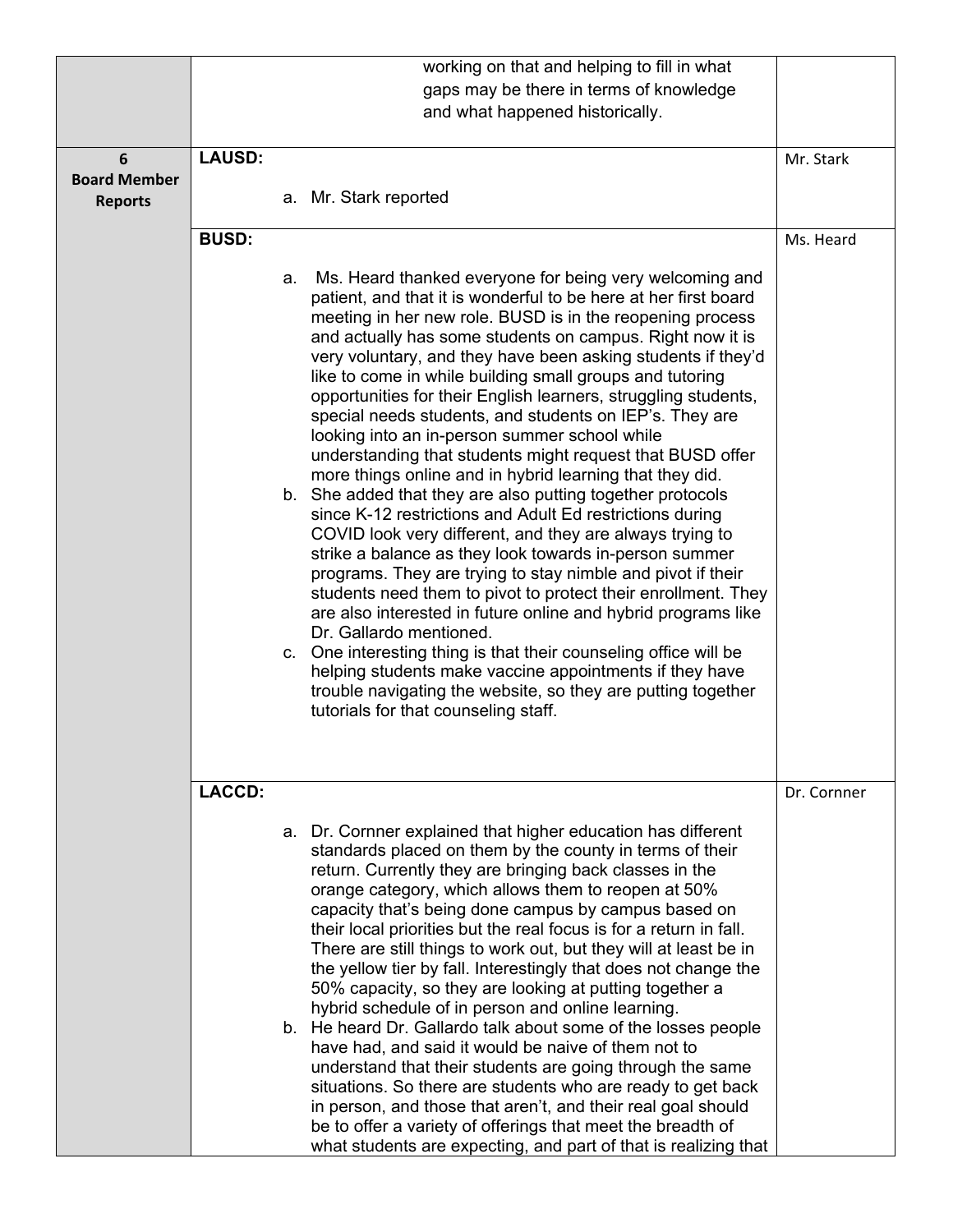|               |    | LARAEC is going to have to be nimble as they see trends in<br>enrollment and make sure that students needs are met.<br>c. He is very thankful for their faculty and administrators who<br>have been making sure that that footprint can be there, and<br>who have redone the plans six times in response to<br>changes and directives from the county. They have not had<br>a single outbreak resulting from instruction in their district<br>even though they have had on-site classes for over a year<br>now, and is something to be proud of that speaks to the<br>good work of the faculty and to students understanding<br>LACCD's regulations.                                                                                                                                                                                                                                                                                                                                                                                                                                                                                                            |              |
|---------------|----|-----------------------------------------------------------------------------------------------------------------------------------------------------------------------------------------------------------------------------------------------------------------------------------------------------------------------------------------------------------------------------------------------------------------------------------------------------------------------------------------------------------------------------------------------------------------------------------------------------------------------------------------------------------------------------------------------------------------------------------------------------------------------------------------------------------------------------------------------------------------------------------------------------------------------------------------------------------------------------------------------------------------------------------------------------------------------------------------------------------------------------------------------------------------|--------------|
| <b>MUSD:</b>  |    |                                                                                                                                                                                                                                                                                                                                                                                                                                                                                                                                                                                                                                                                                                                                                                                                                                                                                                                                                                                                                                                                                                                                                                 | Dr. Gallardo |
|               | a. | Dr. Gallardo wanted to commend LARAEC for their work<br>with all the districts, and announced that adult ed at MUSD<br>is getting ready to reopen school in August. It is very<br>interesting how they've been away for such a long time on<br>campus and it will take some time to have all the<br>classrooms ready. But all of their staff, certificated and<br>classified, have been working diligently with students<br>continuously supporting them, and Dr. Gallardo has seen<br>them be able to retain students because of that interaction.<br>d. Moving forward, they are looking to continue remote<br>teaching and learning because that has been a good<br>addition to adult ed. And they want to have future<br>conversations with LARAEC about how they can support<br>this one "gold mine" of theirs, and continue to convey<br>remote teaching to students.<br>e. Dr. Gallardo's prayers go out to their staffs that have lost<br>people since the last time because of COVID, and wanted<br>to extend his prayers to every member of LARAEC who has<br>lost a family member or friend.                                                         |              |
| <b>CCUSD:</b> |    |                                                                                                                                                                                                                                                                                                                                                                                                                                                                                                                                                                                                                                                                                                                                                                                                                                                                                                                                                                                                                                                                                                                                                                 | Ms Montes    |
|               | а. | Ms. Montes reported that after a long time working and<br>discussing with LAUSD, they finally started the first class in<br>Culver City's Family Success Initiative. It was marketed<br>through the website and through a weekly flyer posted by<br>their superintendent. It's really dedicated to serving parents<br>and CCUSD K-12 students.<br>b. She runs a Culver Needs meeting with community and<br>district personnel, and a CCUSD board member attended<br>and talked about the FSI since she is actually one of the<br>Spanish-speaking parents attending the class. There is<br>probably not a better person to market the program at the<br>district level. It is still virtual for now but they are looking at<br>how to maximize service for their students while keeping in<br>mind CCUSD's smaller physical campus, and that they want<br>to offer remote and onsite opportunities.<br>c. Ms. Montes added that they have a small class back on<br>campus and are doing CASAS testing by appointment.<br>Their hope is in the summer to offer some in-person<br>programs for some of their students who are most in need<br>of being on campus. |              |